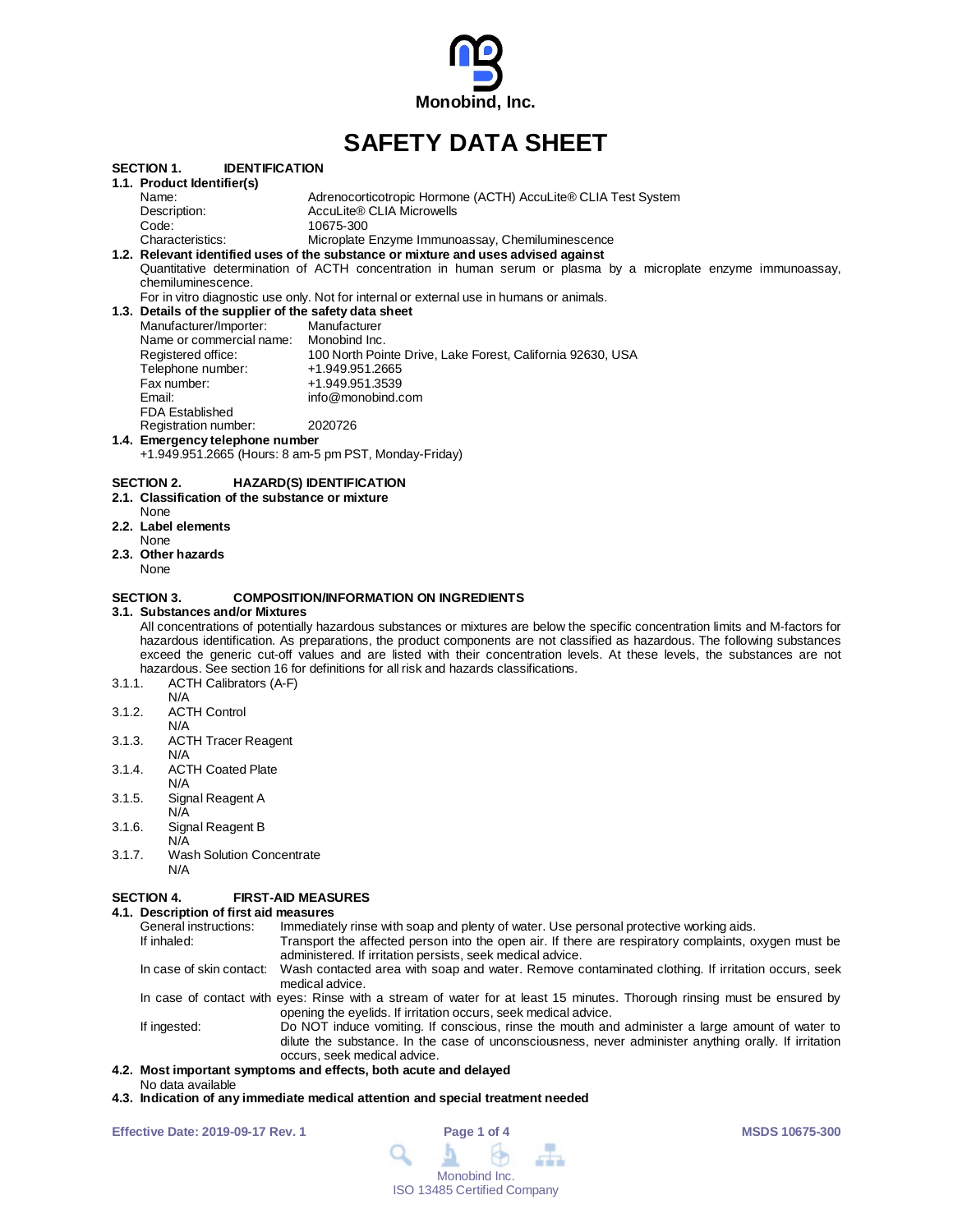No data available

## **SECTION 5. FIRE-FIGHTING MEASURES**

## **5.1. Extinguishing media**

- Carbon dioxide, dry powder, foam, water
- **5.2. Special hazards arising from the substance or mixture**
- None

#### **5.3. Advice for firefighters**

Wear appropriate personal protective equipment and clothing. Wear self-contained breathing apparatus, if necessary.

### **SECTION 6. ACCIDENTAL RELEASE MEASURES**

- **6.1. Personal precautions, protective equipment and emergency procedures** Avoid contact with skin and eyes. Wear suitable personal protective clothing.
- **6.2. Environmental precautions**
- Avoid penetration into sewerage systems, surface and ground water. Avoid soil pollution.
- **6.3. Methods and material for containment and cleaning up**
- Cover with suitable absorbing material. After removing the substance, rinse the spot of spilling thoroughly with water and soap. Dispose of waste according to all federal, state, and local regulations.

#### **6.4. Reference to other sections**

See Section 8 for personal protective equipment. See Section 13 for appropriate disposal methods.

## **SECTION 7. HANDLING AND STORAGE**

### **7.1. Precautions for safe handling**

Avoid spills. Avoid contact with skin, eyes and clothing. Use suitable protective means to work with the substance. Use in a well-ventilated area. Follow good manufacturing practices when using product. Do not drink, smoke, or eat in work areas.

## **7.2. Conditions for safe storage, including any incompatibilities**

- Kit and unopened components:
	- Store at temperatures between + 2 and + 8 °C in a dry and dark place until expiration date.
- 7.2.1. Opened components:
- Opened reagents are stable for sixty (60) days when stored at 2-8 °C.
- 7.2.2. For prepared reagents (see product insert):
- Diluted wash buffer should be stored at room temperature (2-30 °C) for up to 60 days.

### **7.3. Specific end uses**

Product procedure should be performed by a skilled individual or trained professional for in vitro diagnostic use only.

#### **SECTION 8. EXPOSURE CONTROL/PERSONAL PROTECTION**

#### **8.1. Control parameters**

No substances with occupational exposure limits.

## **8.2. Exposure controls**

- 8.2.1. Eye/face protection: Safety glasses or goggles with side shields recommended 8.2.2. Skin protection: Compatible protective gloves recommended. Wash han
- Compatible protective gloves recommended. Wash hands after properly removing and disposing of gloves.
- Other skin protection: Laboratory coats are recommended.<br>
Respiratory protection: No respiratory protection is require
- 8.2.3. Respiratory protection: No respiratory protection is required. Use product in rooms enabling good ventilation. If local exhaustion is necessary, general (forced) exhaustion is recommended. 8.2.4. Thermal hazards:
- 

## **SECTION 9. PHYSICAL AND CHEMICAL PROPERTIES**

## **9.1. Information on basic physical and chemical properties**

9.1.1. Appearance:

| 9.1.1. | Appearance:                                  |                                                           |  |  |  |
|--------|----------------------------------------------|-----------------------------------------------------------|--|--|--|
|        | Physical state (at 20 °C)                    |                                                           |  |  |  |
|        | Liquid:                                      | Tracer Reagent, Wash Solution Concentrate, Signal Reagent |  |  |  |
|        | Solid:                                       | Calibrators, Controls, Microtiter strips                  |  |  |  |
|        | Colour                                       |                                                           |  |  |  |
|        | Straw:                                       | Calibrators, Controls                                     |  |  |  |
|        | Red:                                         | <b>Tracer Reagent</b>                                     |  |  |  |
|        | Clear:                                       | Signal Reagents, Wash                                     |  |  |  |
| 9.1.2. | Odour:                                       | None                                                      |  |  |  |
| 9.1.3. | Odour threshold:                             | Unknown                                                   |  |  |  |
| 9.1.4. | pH value:                                    | Stop solution: $<$ 3                                      |  |  |  |
|        |                                              | Calibrators: $7.4 \pm 0.2$                                |  |  |  |
|        |                                              | Tracer Reagent: $7.3 \pm 0.2$                             |  |  |  |
|        |                                              | Microtiter strips: $7.5 \pm 0.2$                          |  |  |  |
|        |                                              | Wash Solution Concentrate: $8.8 \pm 0.2$                  |  |  |  |
|        |                                              | Substrate Reagent A: $9.0 \pm 0.2$                        |  |  |  |
|        |                                              | Substrate Reagent B: $5.0 \pm 0.2$                        |  |  |  |
| 9.1.5. | Melting point/freezing point: Not determined |                                                           |  |  |  |

- 9.1.6. Initial boiling point/ boiling range: Not determined<br>9.1.7. Flash point: Not applicable
- Not applicable
- 9.1.8. Evaporation rate: Not determined

**Effective Date: 2019-09-17 Rev. 1 Page 2 of 4 MSDS 10675-300**

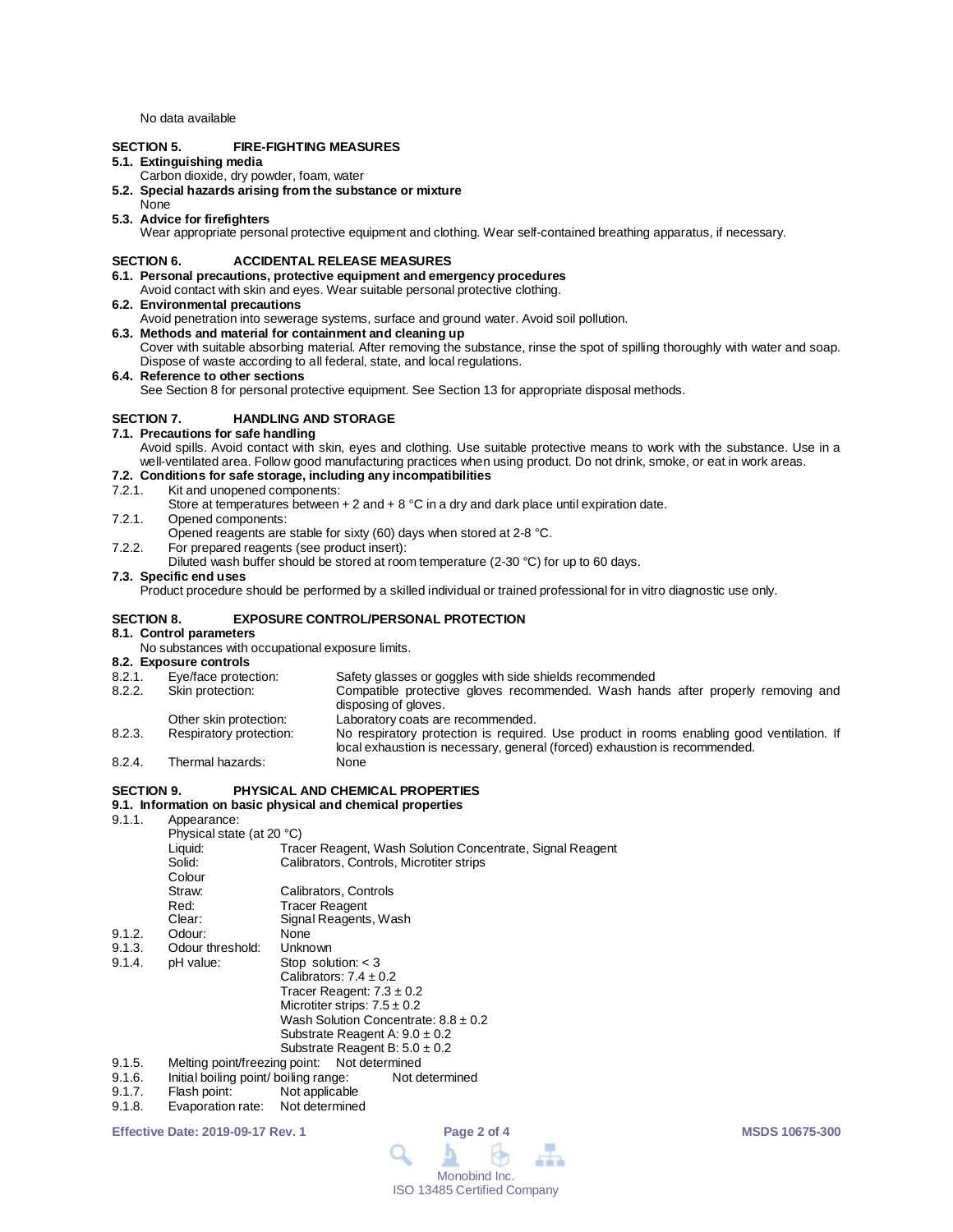- 9.1.9. Flammability (solid, gas): Not flammable<br>9.1.10. Upper/lower flammability or explosive limits:
- 9.1.10. Upper/lower flammability or explosive limits: Not applicable<br>9.1.11. Vapour pressure: Not determined
- 9.1.11. Vapour pressure: Not determined<br>9.1.12. Vapour density: Not determined
- Vapour density:
- 9.1.13. Relative density: Not determined<br>9.1.14. Solubility: Water soluble
- 9.1.14. Solubility: Water soluble<br>9.1.15. Partition coefficient: n-octanol/wate
- 9.1.15. Partition coefficient: n-octanol/water: Not determined<br>9.1.16. Auto-ignition temperature: Not applicable
- 9.1.16. Auto-ignition temperature:<br>9.1.17. Decomposition temperature
- 9.1.17. Decomposition temperature: Not determined<br>9.1.18. Viscosity: Not determined
- 9.1.18. Viscosity: Not determined<br>9.1.19. Explosive properties: None
- 9.1.19. Explosive properties: None<br>9.1.20. Oxidising properties: Not determined
- Oxidising properties: **9.2. Other information**
- None
- 

## **SECTION 10. STABILITY AND REACTIVITY**

- **10.1.Reactivity**
- No known reactivity hazards associated with product
- **10.2.Chemical stability**
- Stable under recommended storage conditions
- **10.3.Possibility of hazardous reactions** No hazardous polymerization
- **10.4.Conditions to avoid**
- 
- Excessive heat and light
- **10.5.Incompatible materials**
- Acids
- **10.6.Hazardous decomposition products** Not determined

## **SECTION 11. TOXICOLOGICAL INFORMATION:**

- **11.1.Information on toxicological effects**
- Acute toxicity: Not determined<br>
Skin corrosion/irritation: Not determined
- 11.1.2. Skin corrosion/irritation:<br>11.1.3. Serious eye damage/irrit
- 11.1.3. Serious eye damage/irritation: Not determined<br>11.1.4. Respiratory or skin sensitisation: Not determined
- 11.1.4. Respiratory or skin sensitisation: Not d<br>11.1.5. Germ cell mutagenicity: Not determined
- 11.1.5. Germ cell mutagenicity:<br>11.1.6. Carcinogenicity:

No component of this product present at levels ≥ 0.1% is identified as probable, possible or confirmed human carcinogen by NTP (National Toxicology Program), IARC (International Agency for Research on Cancer), or OSHA (Occupational Safety & Health Administration) 11.1.7. Reproductive toxicity: Not determined<br>11.1.8. STOT-single exposure: Not determined

- 11.1.8. STOT-single exposure: Not determined
- 11.1.9. STOT-repeated exposure: Not determined<br>11.1.10. Aspiration hazard: Not determined 11.1.10. Aspiration hazard:
- 
- 11.1.11. Information on likely routes of exposure:
- If ingested: No known health effects<br>
If inhaled: No known health effects
	- If inhaled:<br>If contact with skin:<br>No known health effects
	- If contact with skin: No known health effects<br>If contact with eyes: No known health effects No known health effects
- 11.1.12. Symptoms related to the physical, chemical, and toxicological characteristics: None after short or long-term exposure

#### **SECTION 12. ECOLOGICAL INFORMATION**

- **12.1.Toxicity**
- Not determined.
- **12.2.Persistence and degradability**
- Not determined
- **12.3.Bioaccumulative potential**
- Not determined **12.4.Mobility in soil**
- Not determined
- **12.5.Results of PBT and vPvB assessment**
- Not determined
- **12.6.Other adverse affects**
- Not determined

### **SECTION 13. DISPOSAL CONSIDERATIONS**

#### **13.1.Waste treatment methods**

All waste disposals must be carried out in accordance with federal, state, and local legislation and administrative regulations. A licensed professional waste disposal service should be utilized to dispose of material and packaging.

## **SECTION 14. TRANSPORT INFORMATION**